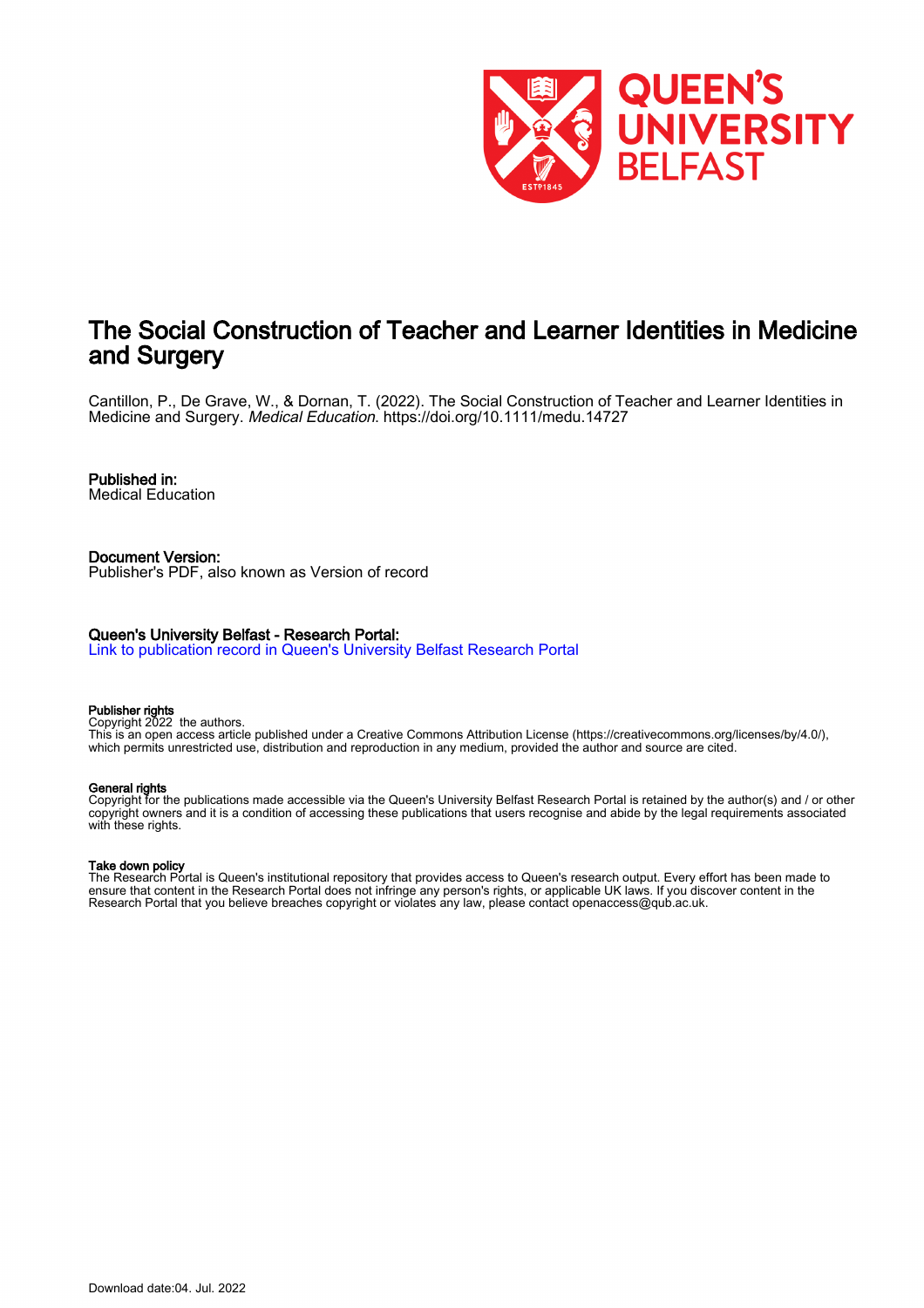#### RESEARCH ARTICLE

# The social construction of teacher and learner identities in medicine and surgery

Peter Cantillon<sup>1,2</sup> <sup>D</sup> | Willem De Grave<sup>2</sup> | Tim Dornan<sup>3</sup> D

1 Discipline of General Practice, National University of Ireland, Galway, Ireland

2 School of Health Professions Education, Maastricht University, Maastricht, The Netherlands

<sup>3</sup>School of Medicine, Dentistry and Biomedical Sciences, Queens University Belfast, Belfast, UK

#### **Correspondence**

Peter Cantillon, School of Health Professions Education, Maastricht University, Maastricht, The Netherlands.

Email: [p.cantillon@maastrichtuniversity.nl](mailto:p.cantillon@maastrichtuniversity.nl)

# Abstract

Introduction: There are growing concerns about the quality and consistency of postgraduate clinical education. In response, faculty development for clinical teachers has improved formal aspects such as the assessment of performance, but informal workbased teaching and learning have proved intractable. This problem has exposed a lack of research into how clinical teaching and learning are shaped by their cultural contexts. This paper explores the relationship between teacher–learner identity, educational practice and the workplace educational cultures of two major specialties: internal medicine and surgery.

Methods: This was a secondary analysis of a large dataset, comprising field notes, participant interviews, images and video-recordings gathered in an ethnographic study. The lead author embedded himself in four clinical teams (two surgical and two medical) in two different hospitals. The authors undertook a critical reanalysis of the observational dataset, using Dialogism and Figured Worlds theory to identify how teachers and postgraduate learners figured and authored their professional identities in the specialty-specific cultural worlds of surgery and internal medicine.

Results: Surgery and internal medicine privileged different ways of being, knowing and talking in formal and informal settings, where trainees authored themselves as capable practitioners. The discourse of surgical education constructed proximal coaching relationships in which trainees placed themselves at reputational risk in a closely observed, embodied practice. Internal medicine constructed more distal educational relationships, in which trainees negotiated abstract representations of patients' presentations, which aligned to a greater or lesser degree with supervisors' representations.

Conclusions: Our research suggests that clinical education and the identity positions available to teachers and learners were strongly influenced by the cultural worlds of individual specialties. Attempts to change work-based learning should be founded on situated knowledge of specialty-specific clinical workplace cultures and should be done in collaboration with the people who work there, the clinicians.

This is an open access article under the terms of the [Creative Commons Attribution](http://creativecommons.org/licenses/by/4.0/) License, which permits use, distribution and reproduction in any medium, provided the original work is properly cited.

© 2022 The Authors. Medical Education published by Association for the Study of Medical Education and John Wiley & Sons Ltd.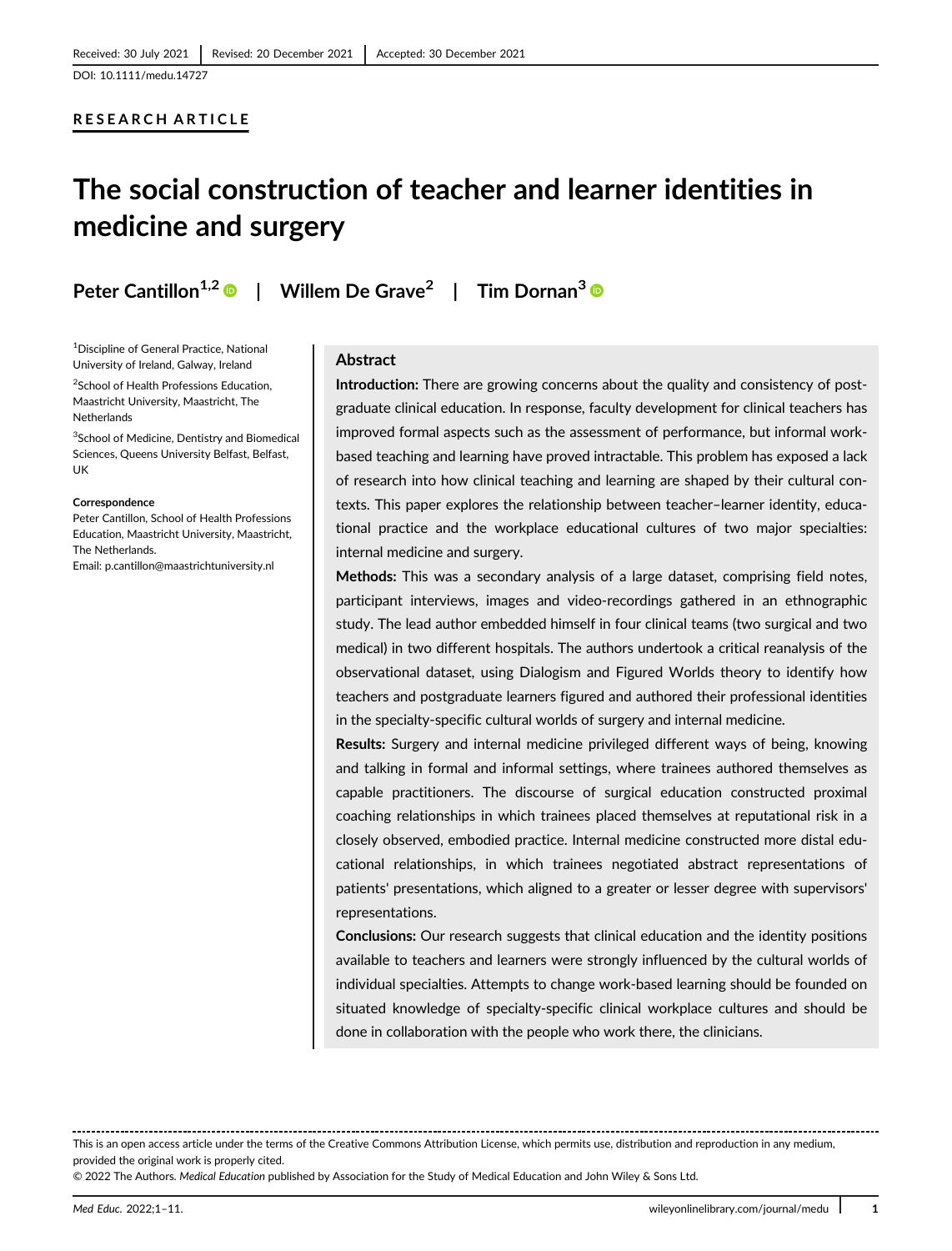The widespread adoption of competency-based curriculums in postgraduate medical education (PGME) has greatly increased the expectations and responsibilities of clinical teachers.<sup>1</sup> In response, there has been an 'exponential' increase in faculty development (FD).<sup>2</sup> Despite FD efforts to professionalise clinical education, there remain worrying inconsistencies in the quality of clinical supervision and the adjudication of learners. Moreover, there are growing concerns that trainees are not being given sufficient opportunities to participate meaningfully in practice. $2-4$  It is clear that the educational effects of credentialing teachers and providing standalone teaching skills workshops have neither transferred well into practice, nor proved sustainable.<sup>5-9</sup> This disappointing impact has been attributed to cultural and organisational factors features of clinical workplaces that undermine teacher development.<sup>6,7</sup> These problems are compounded by a lack of empirical research into how social and cultural contexts shape the practices of teaching and learning.<sup>10,11</sup>

The relationship between teaching, learning and cultural context aligns better with sociocultural theory than the cognitive models that underpin much FD scholarship. $12$  From a sociocultural perspective, clinical education is a process of participating in the shared activities of institutions such as hospitals and clinical teams, and 'becoming'<sup>13</sup> a person whose identity is forged in particular cultural contexts.<sup>14-18</sup> There has been little research into how identity formation, clinical supervision and the influence of cultural context relate to one another.<sup>19</sup> Self-report studies have shown how postgraduate trainees master shared practices, rules of thumb and embodied understandings,  $20-24$  but such methodologies have been largely insensitive to the implicit effects of cultural context.<sup>25,26</sup> Observational studies have shown how graduate learners seek legitimacy in clinical teams by reproducing socially sanctioned token behaviours, but not how social and cultural contexts shape the roles of teachers and learners.27–<sup>35</sup>

In response, we launched a programme of research to develop a situated understanding of the relationship between clinical teaching, learning and social context. Our purpose was to develop a theoretical framework that would inform future contextually sensitive FD initiatives. An ethnography of four hospital teams (two internal medicine and two surgical) in two separate teaching hospitals over a period of 1 year (2016–2017) yielded a rich dataset.<sup>19</sup> We used Goffman's dramaturgical theory, to explore the relationship between teacher and learner identity, educational practice and ways of talking and acting that typify participation in clinical teams. This showed that clinical teachers embodied rather than articulated their teams' implicit curriculum of norms and expectations. Trainees responded by reproducing teachers' embodied standards to create impressions of themselves as capable team participants.<sup>19</sup> This methodology proved insensitive, however, to the shaping effect of specialtyspecific culture on teaching and learning. The aim of this paper was to reanalyse the observational data using a theoretical framework, Figured Worlds, to identify how the contrasting cultures of two

major specialties, surgery and internal medicine (IM), influenced teachers' and learners' identity formation. The research question was as follows: How do the identities of teachers and learners interplay with one another in the cultural worlds of specialty clinical teams where the linked practices of working, learning and teaching are situated?

#### 1.1 | Theoretical framework

Figured worlds is a critical theory that provides conceptual and analytical tools to examine relationships between identity formation and culture.36 A figured (or cultural) world is a socio-historical context (e.g. membership of a clinical team) that affords particular experiences, ways of talking and acting and social possibilities.<sup>16</sup> Identity, within Figured Worlds, is not possessed; it is dynamic and evolving, constructed by speech and other symbolic acts, finding form in the interactions between individuals and the cultural worlds that they live and work in.<sup>37</sup> Drawing on Bakhtin's theory of Dialogism, Figured Worlds assumes that speech and other symbolic acts give individuals agency to self-author identities in cultural worlds.<sup>15,16,38</sup> In Figured Worlds, the term 'figure' refers to the identity possibilities that are embodied by, for example, teachers from whom residents learn.<sup>36</sup> The term 'figuring' superficially resembles role modelling but differs in how it places greater emphasis on learners' agency in forging their own identities, rather than assimilating roles.<sup>36-38</sup> In this account, when we use the term 'modelling', we are referring specifically to the actions of teachers in demonstrating skills or articulating thinking for learners.<sup>39</sup> We also differentiate between modelling and coaching where 'coaching' describes when teachers' observe learners' performances and provide feedback to support growth and development.<sup>40</sup>

Figured worlds acknowledges that high-level institutional and sociohistorical discourses (which Gee terms big-D Discourses) structure cultural worlds, create social positions, and make those positions more or less available to people with different identities.<sup>41</sup> Importantly, Figured Worlds also allows scholars to reveal how the contents of everyday speech (little-d discourse) give people agency to resist the structuring effect of big-D Discourses. $36,41$  In this way, the everyday use of (small-d) discourse constructs and reconstructs (big-D) Discourses.<sup>41</sup> In this study, we used Figured Worlds theory's linguistic concepts to make sense of our ethnographic observations of cultural worlds in action (e.g. the educational rituals particular to the cultures of surgery and IM) and everyday speech (discourse), which give individuals agency to navigate cultural worlds.

#### 2 | METHODS

#### 2.1 | Setting and sample

This article reports a secondary analysis of an ethnography, carried out to explore how clinical education is actualised in the day-to-day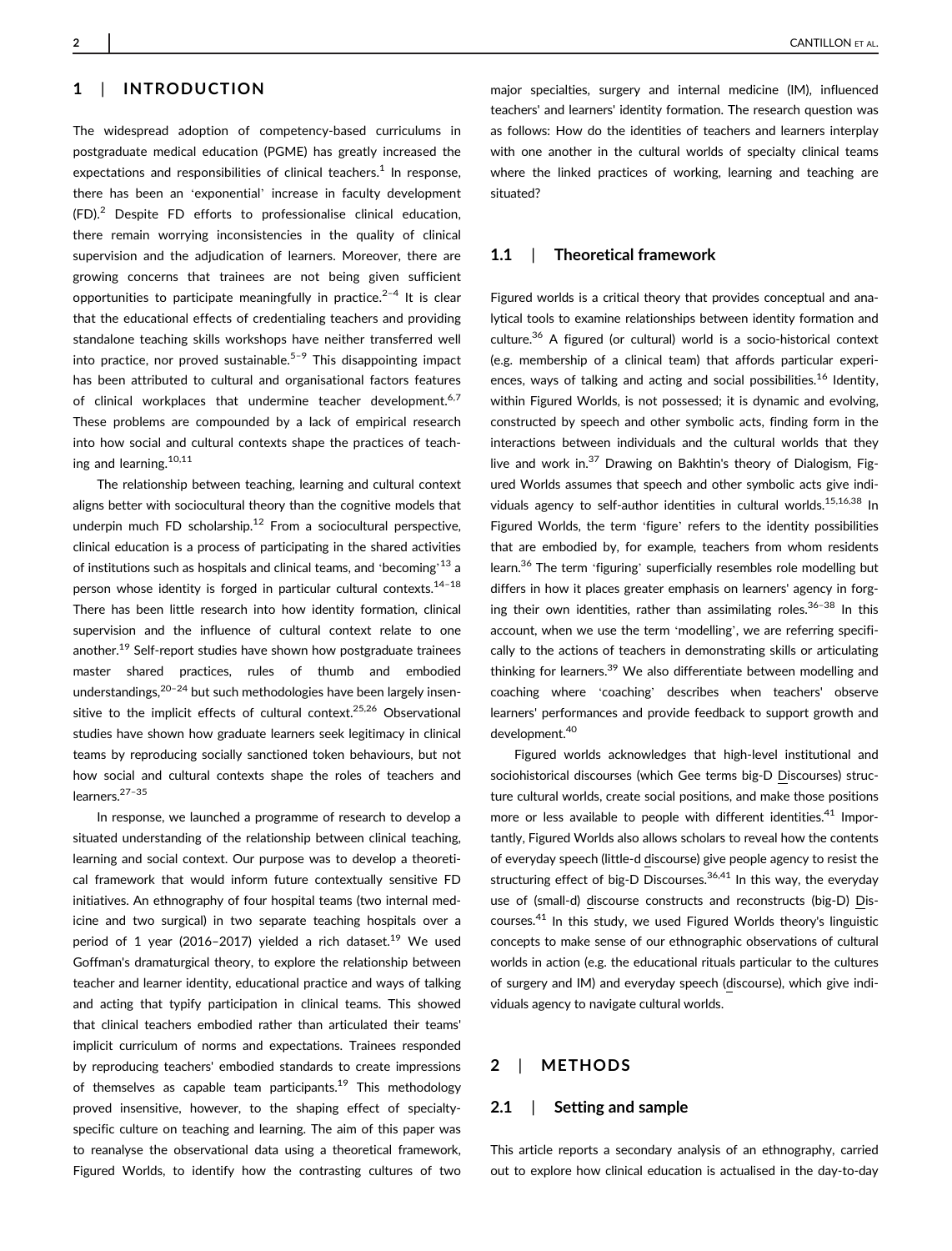working and learning environments of a surgical and an IM clinical team, in each of two separate teaching hospitals in Ireland. The hospitals were of similar size covering largely urban populations in two adjacent Irish cities. We selected surgery and IM because they represent practices within the same profession whose socio-historical origins are very different. Although the sampling strategy was chosen for dramaturgical research, it was well suited also to exploring the influence of cultural factors on identity formation in medical education.

A 'gatekeeper' in each hospital distributed a leaflet giving information about the study amongst all clinical teams. The lead author (PC) then spoke about the study at medical and surgical grand rounds where most teams were represented. He invited offers to participate and included teams in the order they volunteered. Those included were typical of clinical team units in Ireland in that they were composed of one or more lead consultant specialists, one or two senior specialist registrars (senior residents) and two to four junior trainees (junior residents).

# 2.2 | Research ethics approval and protection of participant identity

The ethnographic design and its associated data collection methods were approved by the research ethics committees of the two participating teaching hospitals (references: C.A. 1150 and 062/16). All participating team members received an information sheet about the research including the intention to publish the results. All provided written consent to participate in the research. Any patients or health care staff who were incidentally included in video or image data received an information sheet with researchers' contact details, which they were asked to read before giving verbal consent to be included in the dataset. If such consent was not forthcoming, we deleted the relevant data segments.

# 2.3 | Data collection

The lead author (PC) embedded himself as a marginal participant observer $42$  (i.e. he observed, and at times partook in activity) in each team for between 12 and 16 weeks in 2016–2017. He attended each team's activities for approximately 2 days each week including ward rounds, multidisciplinary team meetings, surgical theatre, coffee breaks and formal educational events such as grand rounds. He collected data in multiple formats including contemporaneous field notes, digital images, video-recordings of out-patient encounters and exit interviews with all participants. At the end of each day of observation, PC developed his contemporaneous field notes into rich descriptions of what he had observed. Exit (semi-structured interviews) and teacher–learner interactions captured on video were transcribed verbatim and pseudonymised. Likenesses of individuals captured in digital images and video stills were disguised and rendered unidentifiable using Akvis Sketch 23.5 software.<sup>43</sup>

#### 2.4 | Data analysis

Our orientation toward Figured Worlds empowered us to assume that analysing language would show how cultural worlds privileged particular ways of talking and behaving and would influence how individuals could form identities within those worlds. Two important Figured Worlds concepts provided analytical tools with explanatory power.<sup>36</sup> 'Positioning' refers to how other people's speech grants or withholds identity possibilities.<sup>16,18</sup> 'Self-authoring' refers to how individuals incorporate other people's speech into their own speech acts to negotiate, create or contest positions.36

The dataset included field notes from 640 hours of observation, transcripts of 34 exit interviews with participating team members (16 surgical and 18 IM), 30 hours of out-patient video-recordings and digital images provided by in-the-field photography. NVivo 12 software (QSR international 2018) facilitated analysis, which moved iteratively between original data and representations of the data, using memoing techniques to capture emerging interpretations. PC led the analysis and wrote the memos. TD and WdG met regularly with PC to review the interpretation.

The first phase of analysis, which treated the surgical and IM datasets as two distinct figured worlds, systematically sought key components of Figured Worlds,  $36,41$  which we list in Table 1. In practice, this meant reading and rereading field notes, interviews and video transcripts to identify meaningful acts, figured types (e.g. teachers in a particular specialty), culturally significant artefacts and other genres listed in Table 1. We regarded interpretive inferences as valid when linguistic evidence, symbols or behaviours present in video or digital images provided empirical support.<sup>41</sup> We used this evidence to examine how participants' communicative actions 'orchestrated'<sup>36</sup> their identity positions.

The second phase of analysis identified patterns of 'identity work' (i.e. the negotiation of identity positions in social contexts) that characterised the different worlds of surgery and IM. We used field

| <b>TABLE 1</b> |  |  | Key components of figured worlds used in the analysis |
|----------------|--|--|-------------------------------------------------------|
|----------------|--|--|-------------------------------------------------------|

| <b>FW</b><br>components | Meaning                                                      | <b>Examples in surgical and</b><br><b>IM</b> team activities                                       |
|-------------------------|--------------------------------------------------------------|----------------------------------------------------------------------------------------------------|
| Meaningful<br>acts      | Self-evident behaviours,<br>rituals and events.              | Prototypical events: e.g.<br>case presentations,<br>ward rounds, case<br>conferences.              |
| <b>Figures</b>          | Persons fulfilling<br>prototypical roles                     | Teacher as coach;<br>teacher as model; self-<br>directed learner.                                  |
| <b>Artefacts</b>        | Regularly encountered<br>resources with cultural<br>meaning. | The patient's body in<br>surgical contexts<br>Cognitive<br>representations of the<br>patient in IM |
| Figured<br>language     | Typical linguistic and<br>narrative strategies.              | Regular ways of talking<br>and narrating in<br>surgery and IM.                                     |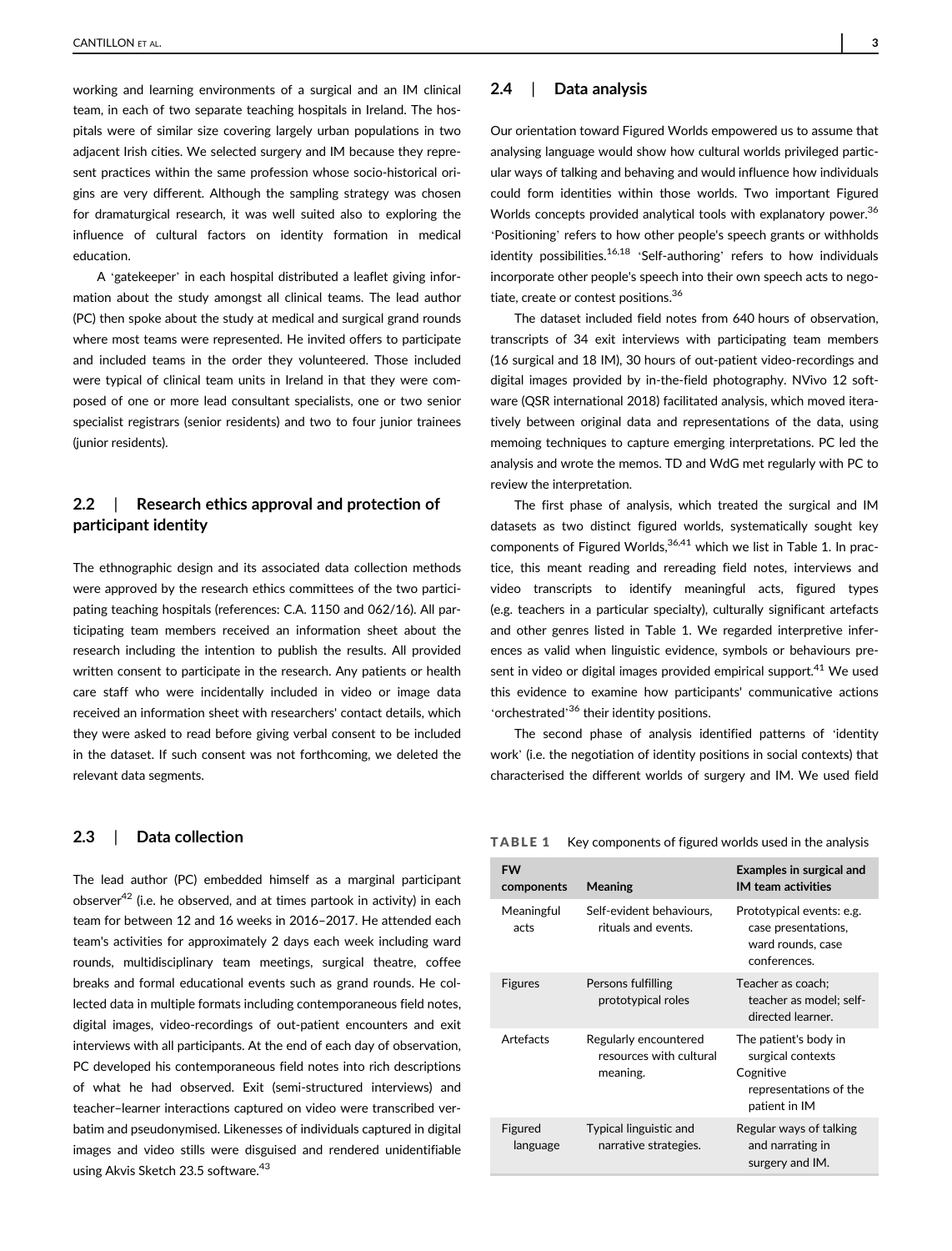note observations, excerpts of spoken language and video transcripts to synthesise a narrative summary of the cultural worlds of surgery and IM.

# 2.5 | Rigour and reflexivity

Sensitised by Figured Worlds, we used rich description, crystallisation and multi-vocalitv<sup>44,45</sup> to move from raw data to interpretation. We agreed interpretations between two people who had independently read the data.<sup>44</sup> We strengthened the trustworthiness of our interpretation by seeking evidence from more than one source: for example, field note and interview data repeated over time.<sup>45</sup> We applied the Figured Worlds concept of multi-vocality by seeking similarities and differences between different individual participants and different teams in the same discipline.<sup>36</sup> We sought participants' opinions about the validity of our interpretation in two ways: first by agreeing interpretations with specialty-specific groups of participants and second by showing individual participants samples of original data and our interpretations of them. These validity negotiations refined our interpretations and conclusions.

In keeping with best ethnographic research practice, $42$  we used our insider (PC: general practitioner; TD: hospital specialist) and outsider (WdG: educational psychologist) perspectives to scrutinise otherwise taken-for-granted aspects of language and practice. PC kept a reflexive diary to ensure that the relationship between personal perspectives, observations and interpretations was available for scrutiny.

#### 3 | RESULTS

Becoming a surgeon or a physician was shaped by culturally valued ways of knowing and acting peculiar to the cultural worlds of surgery and IM and was inextricably linked to their specialty-specific practices.

#### 3.1 | Core artefacts and practices in surgery

The core practice of surgery was identifying and correcting anatomical manifestations of disease. Proximal, coaching relationships between teachers and their protégé learners centred on the dominant cultural artefact: the patient's body. The surgical learning culture was more confrontational than the culture of IM. Surgeons observed trainees closely and scrutinised their practice, particularly in theatre.

> Oh it's shocking the level of scrutiny because when you scrub in you are conscious of your surroundings. When you start off, it's the way you hold stuff, the way your surgeon is looking at you your senior colleagues are looking at you, anaesthetists are looking at you, and forming opinions about you and the nurses are too. (H1 T2 resident interview)

#### 3.2 | Core artefacts and practices in IM

In IM, the most important cultural artefacts were patients' clinical records and cognitive representations of their presentations as communicated and negotiated between team members. Here, the core practice was creating and manipulating plausible abstract representations of how patients had presented. These representations informed teacher–learner relationships, which were more distal than relationships in surgery. Given the largely opaque, cognitive nature of IM practice, teachers framed teaching as verbalising their thinking and acting in ways that trainees could recognise and reproduce. When talking about his habit of repeatedly checking during case presentations whether trainees had explored their patients' social and past histories, for example, one consultant explained: 'What I'm hoping to transmit is that these are the important questions you need to ask' (H1 T1 IM consultant 1 interview). IM physicians' talk emphasised the need for learners to be self-directed and independent. For example, a consultant conceptualised postgraduate clinical education on the wards as follows: 'they [the trainees] need to be taking responsibility. You have to let them learn by themselves … They need to learn and show learning themselves' (H1 T1 IM consultant 2 interview). The emphasis in IM on modelling thinking and encouraging trainees to learn self-directedly contrasted strongly with the intense observation and coaching of trainees' practice, which characterised surgical education.

# 3.3 | Comparing the cultural worlds of surgical and IM teams

Table 2 illustrates ways of knowing, seeing, talking and being that were particularly valued in the cultural worlds of surgery and IM. Lead clinicians figured and articulated the dispositions and capabilities shown in Table 2, which trainees used to position themselves as capable participants in their respective specialties.

#### 3.4 | Identity work in formal educational events

#### 3.4.1 | Surgical grand rounds

Surgical grand rounds were educational events in which, each week a pre-selected surgical team narrated interesting or challenging cases from the previous month to a critical audience of fellow surgeons and trainees. The surgical grand rounds 'game' required a resident to figure his or her surgical team as capable by confidently presenting cases in an intense conference environment. Members of the presenting team were subjected to pointed and at times aggressive questions from members of the audience during surgical case presentations. Questions were expressed in ways that positioned questioners as capable, while putting the presenting team on the defensive: 'The staging criteria you use for prostatic cancer are very outdated compared to those we use in breast cancer and why are you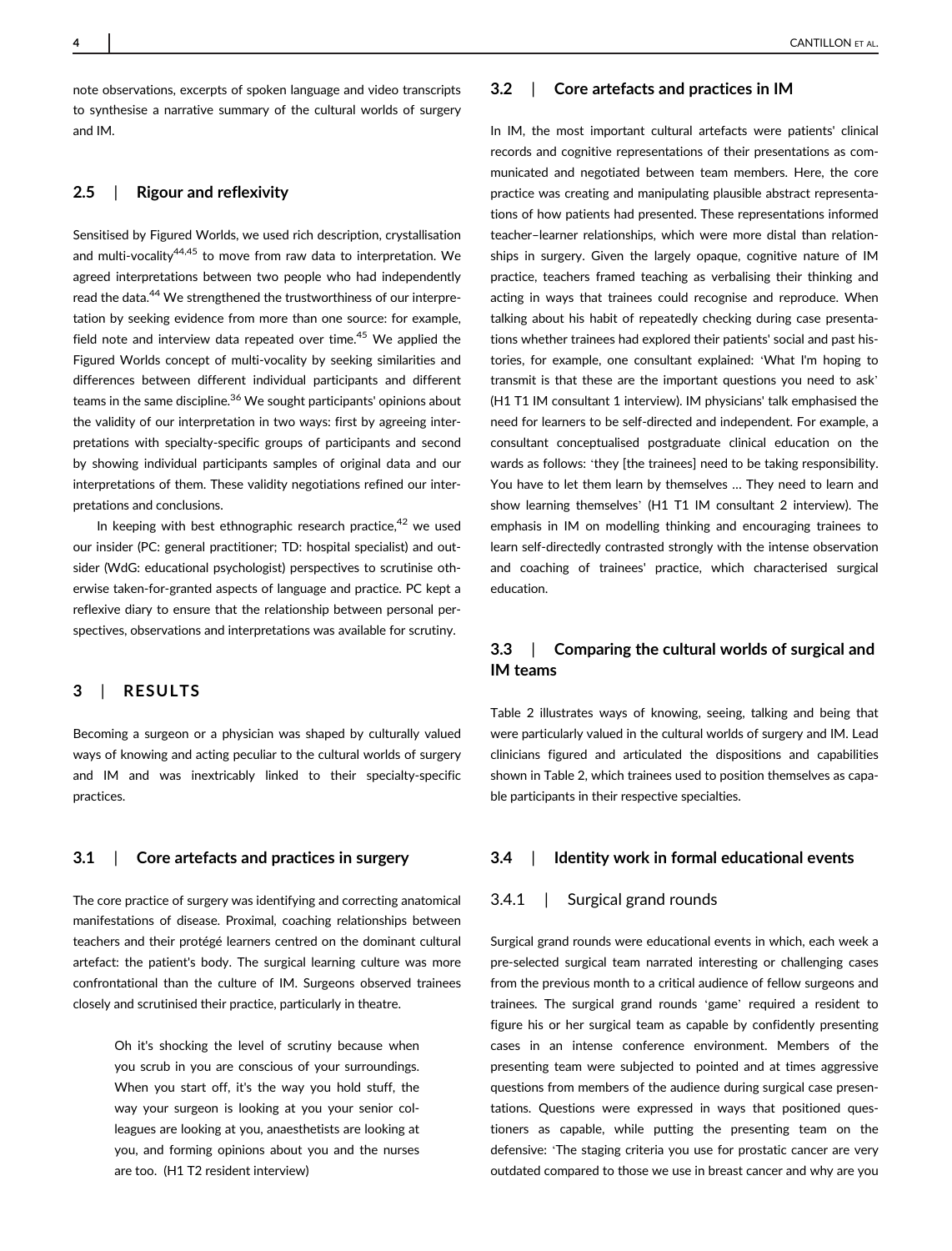# TABLE 2 The cultural backdrop for figuring and self-authoring in internal medicine and surgical teams

| Valued ways of: | Cultural world of surgical teams                                                                                                                                                                                                                                                                                                                                                                                                                                                                                                                                                                                                                                                                                                                                                                                                                                                                                                                                                                                                                                                                                                                                                                                                                                                                                                                                                                                                                   | Cultural world of internal medicine teams                                                                                                                                                                                                                                                                                                                                                                                                                                                                                                                                                                                                                                                                                                                                                                                                                                                                                                                                                                                                                                                                                                                                                                                                                                                                                                                                                                                                                                                   |
|-----------------|----------------------------------------------------------------------------------------------------------------------------------------------------------------------------------------------------------------------------------------------------------------------------------------------------------------------------------------------------------------------------------------------------------------------------------------------------------------------------------------------------------------------------------------------------------------------------------------------------------------------------------------------------------------------------------------------------------------------------------------------------------------------------------------------------------------------------------------------------------------------------------------------------------------------------------------------------------------------------------------------------------------------------------------------------------------------------------------------------------------------------------------------------------------------------------------------------------------------------------------------------------------------------------------------------------------------------------------------------------------------------------------------------------------------------------------------------|---------------------------------------------------------------------------------------------------------------------------------------------------------------------------------------------------------------------------------------------------------------------------------------------------------------------------------------------------------------------------------------------------------------------------------------------------------------------------------------------------------------------------------------------------------------------------------------------------------------------------------------------------------------------------------------------------------------------------------------------------------------------------------------------------------------------------------------------------------------------------------------------------------------------------------------------------------------------------------------------------------------------------------------------------------------------------------------------------------------------------------------------------------------------------------------------------------------------------------------------------------------------------------------------------------------------------------------------------------------------------------------------------------------------------------------------------------------------------------------------|
| Knowing         | Surgeons valued categorical knowing, i.e. knowledge<br>$\bullet$<br>founded on fundamental anatomical and<br>pathophysiological principles. For example a<br>consultant figures surgical knowing for medical<br>students: 'if the patient has infection in solid tissue<br>it's an abscess, a similar infection in the bloodstream<br>is septicaemia' (H2 T2 Field note).<br>• Categorical knowing helped surgeons to limit their<br>scope of practice and constituted what surgeons<br>termed a 'foundational understanding' that<br>underpinned each surgeon's basis for knowing and<br>acting.<br>Foundational understandings informed 'surgical<br>$\bullet$<br>intuition', a rapidly available form of knowing that<br>enabled surgeons to act in situations of incomplete<br>information or urgency.<br>Whereas exchanges between surgeons were often<br>$\bullet$<br>robust, they were careful not to undermine each<br>other's foundational understandings. For example, a<br>surgical supervisor figures etiquette in mutual<br>positioning amongst surgical colleagues: 'The<br>surgeon develops an understanding. The surgeon<br>applies that understanding and their results are linked<br>to that particular understanding. That understanding<br>becomes their foundation. If you were to disrupt that<br>understanding or that foundation, then you are<br>disrupting a very core process in them<br>(H2T2 Consultant 2 interview). | Internal medicine knowing was valued in terms of<br>its quantity, (knowing lots), its quality (logical and<br>evidence-based) and its applicability (flexible<br>implementation). For example, a medical consultant<br>uses a role model narrative to figure internal<br>medicine knowing: 'He seemed to know<br>everything. He was just a genius. He knew<br>everything about every speciality. He would hold<br>the grand rounds every week and bring in these<br>really exotic, complicated cases that had great<br>clinical signs and he was a real master of general<br>medicine' (H2T1 Consultant interview).<br>Knowing like an internal medicine doctor enabled<br>٠<br>physicians to create coherent abstract<br>representations of complex patient presentations<br>that informed subsequent diagnostic, therapeutic<br>and prognostic decisions.<br>Abstract representations of patient presentations<br>$\bullet$<br>were judged in terms of their internal consistency,<br>their logic and their alignment with the existing<br>evidence base. 'I would say two or three<br>interactions with a junior doctor will tell me their<br>knowledge, their ability to assimilate information,<br>the right information  and it is quite obvious the<br>ones who do not. There is no overall picture<br>forming, it's like they are check listing questions,<br>but they do not know what to do with the<br>information, they are not collating it'<br>(H1T1 Consultant 2 interview). |
| Seeing          | • A surgical way of seeing privileged surgical practice<br>by focusing on the functional outcomes of surgery<br>rather than the scarring or disfigurement associated<br>with surgical intervention. 'This woman has a lovely<br>stoma for us to look at' (H2T2 Field note Resident<br>talking to medical students).<br>• A surgical way of seeing marginalised delicacy or<br>embarrassment about bodies, odours, discharges etc.<br>'Nobody squeamish? We are all clinicians here and<br>we are not afraid of bodies!' (H2 T2 Fieldnote<br>Consultant talking to surgical team).                                                                                                                                                                                                                                                                                                                                                                                                                                                                                                                                                                                                                                                                                                                                                                                                                                                                  | An internal medicine way of seeing privileged<br>clear-sightedness and gestalt in the context of<br>complex patient presentations. 'This man was sent<br>in by his GP with what he thought was a lower<br>respiratory tract infection. However, when I talked<br>to him it became clear that his problem was not<br>cough, but shortness of breath, particularly at<br>night. He needed a lot more pillows and found it<br>very hard to lie flat  Now, you will never really<br>get a clearer history than that of paroxysmal<br>nocturnal dyspnoea' (H2T1 Field Note Consultant<br>talking to his team at the patient's bedside).<br>An internal medicine way of seeing privileged the<br>ability to identify salience in a mass of patient<br>historical and investigative detail.                                                                                                                                                                                                                                                                                                                                                                                                                                                                                                                                                                                                                                                                                                        |
| <b>Talking</b>  | Surgical talk was unadorned, pragmatic language that<br>conveyed identification with a surgical perspective.<br>For example, a surgical resident figures a surgical way<br>of narrating a case: 'She had a big ovarian cyst. When<br>we were trying to remove it, it burst scattering crap<br>all over the abdomen' (H1T2 Field notes Resident<br>talking).<br>Surgeons used 'hero' disaster-deliverance narratives<br>$\bullet$<br>to position themselves as capable: 'She came to us<br>with an abdominal fistula. She was shedding raw<br>faeces all over her abdomen wall and it was getting<br>very excoriated. We decided to have a go at fixing<br>this. We went in and eight hours later we closed up.<br>A few days later a new fistula opened above the old<br>one. However, this was a lot less painful and                                                                                                                                                                                                                                                                                                                                                                                                                                                                                                                                                                                                                             | Physicians talk foregrounded precision, logic and<br>coherence to present compelling and satisfying<br>abstract models of patient cases for a physician<br>audience. 'You know if someone is capable<br>There are different ways in which people present<br>cases for example. So you come in to do a post call<br>ward round and somebody says "this patient came<br>in, and they presented with shortness of breath,<br>and they had a cough, and this is the x-ray." Or<br>"this patient came in with exacerbation of COPD,<br>and we have done the following and this is the<br>chest x-ray." You know from their way of managing<br>things' (H1T2 Consultant 3 interview).                                                                                                                                                                                                                                                                                                                                                                                                                                                                                                                                                                                                                                                                                                                                                                                                             |

problematic than the old one' (Fieldnote H2 T2

Resident talking).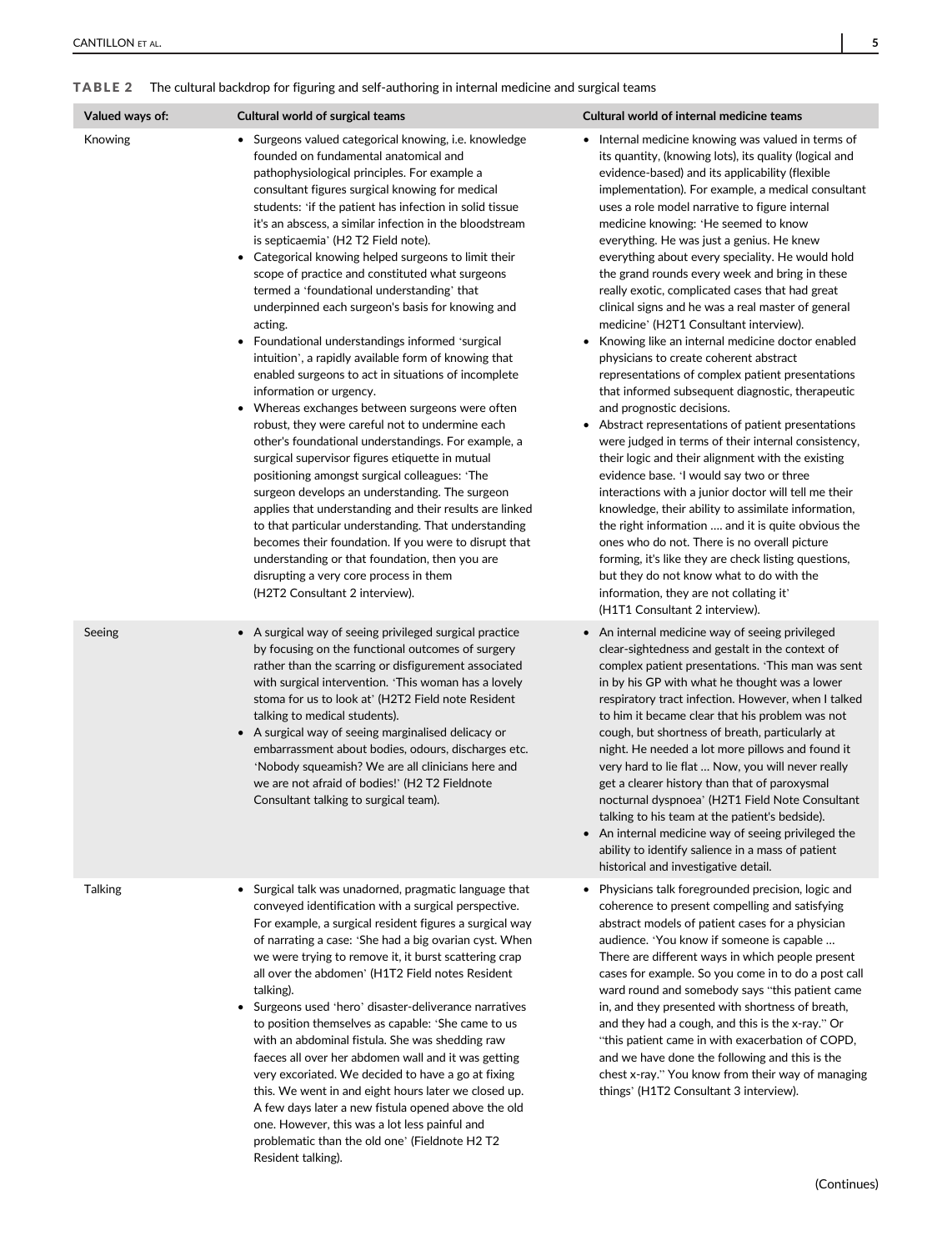# TABLE 2 (Continued)

| Valued ways of:                         | Cultural world of surgical teams                                                                                                                                                                                                                                                                                                                                                                                                                                                                                                                                                                                                                                                                                                                                                                             | Cultural world of internal medicine teams                                                                                                                                                                                                                                                                                                                                                                                                                                                                                                                                                                                                                                                                                                                                  |
|-----------------------------------------|--------------------------------------------------------------------------------------------------------------------------------------------------------------------------------------------------------------------------------------------------------------------------------------------------------------------------------------------------------------------------------------------------------------------------------------------------------------------------------------------------------------------------------------------------------------------------------------------------------------------------------------------------------------------------------------------------------------------------------------------------------------------------------------------------------------|----------------------------------------------------------------------------------------------------------------------------------------------------------------------------------------------------------------------------------------------------------------------------------------------------------------------------------------------------------------------------------------------------------------------------------------------------------------------------------------------------------------------------------------------------------------------------------------------------------------------------------------------------------------------------------------------------------------------------------------------------------------------------|
| Prudence                                | Being prudent like a surgeon meant navigating the<br>$\bullet$<br>tension between caution and action. For example, a<br>surgical resident self-authors as a prudent surgeon<br>when discussing therapeutic options with a patient.<br>'I think you have a hernia there. These are a very<br>common thing that happen after major surgery like<br>you have had. They are weaknesses in the belly wall<br>and sometimes the gut pushes through like this.<br>Yours has a wide neck and is quite small. I do not<br>think it's going to get into any trouble  Surgery<br>would mean opening up your belly again and putting<br>in gauze like stuff to hold it together - I do not think<br>you want any more surgery do you?' (H2 T2 Video<br>transcript or Resident OPD consultation).                         | • Being prudent like an internal medicine physician<br>meant being reflexive and circumspect in relation<br>to extant ideas, as well as new information or data.<br>For example, an internal medicine physician figured<br>internal medicine prudence as follows: 'There are<br>many ways to skin a cat, and medicine will make a<br>liar of you because you do not know the right<br>answers. It's not a science. So much of it is how the<br>story is told [and] whether you have the ability to<br>go back and readdress what you did on the first<br>day. Was it the right thing to do and are you<br>prepared to change your plan?' (H1T1 Consultant<br>physician interview).                                                                                         |
| Resilience versus<br>self-directedness. | Being resilient was highly valued in surgical team<br>culture. Surgical resilience meant being capable of<br>normalising postoperative complications, justifying<br>actions and attributing poor outcomes to factors<br>other than self. 'Complications happen; they just<br>happen, and I feel that you cannot get too bothered<br>by it, because if you get too bothered by it, the next<br>patient is affected. You process it, leave it in that<br>room and you move on  I have had to go away<br>pretend nothing has happened' (H2T2 Resident<br>interview).<br>Being resilient as a surgical trainee meant deflecting<br>$\bullet$<br>reputational threat by choosing to interpret critical<br>comments from supervisors as coaching<br>interventions rather than attacks on personal<br>capabilities. | • Being self-directed was highly valued in internal<br>medicine team culture. Being a self-directed learner<br>meant observing and absorbing supervisors'<br>practice and being motivated to learn for oneself.<br>• An internal medicine emphasis on self-directedness<br>favoured a modelling approach to clinical education<br>as opposed to the more coaching orientated<br>approach prevalent in surgery. Here an IM<br>consultant figures the modelling teaching approach<br>of IM: 'You lead by example, and you hope that<br>people will watch what you do and if you do it well<br>they will derive a positive experience from it. I do<br>not think doctors need to be spoon fed. You're<br>relying upon self-directed learning' (H2T1<br>Consultant interview). |

still doing those "trans-faecal" biopsies? They have a serious infection rate?' (H1 T2 Field notes).

Surgeons subjected audience members to rapid and challenging question strategies that often carried considerable risk of reputational damage: 'Okay what's going on here? Come on everyone it's obvious. Is anyone going to have a go?' (H2 T2 Field notes). Surgeons authored the combative and challenging behaviours characteristic of surgical grand rounds as an appropriate way of preparing future surgeons to think on their feet.

> You could make an argument that a nice relaxed environment is conducive to good education, but we are responsible for preparing them for professional activity and professional activity is a battle ground. Every moment of every day they are going to be faced with challenges. So, what I try to do is to get them thinking surgically whilst being challenged. H2 T2 Consultant interview

# 3.4.2 | Internal medicine case conference

Medical case conferences were a weekly educational event in which the 'on' IM team, nominated a resident to present

'interesting cases' they had managed in the previous few months. The climate of these conferences was more formulaic and discursive than in surgical grand rounds. For example, junior residents always presented cases using a standardised structure. 'She presented a 57-year-old patient with aspergillosis. She outlined the presenting complaint, the past history, the medical and surgical histories, the systems review and the medication list' (H2T1 Fieldnotes). Unlike surgical grand rounds, the presentation was not interrupted by anyone in the audience until the senior physician convenor invited questions or comments. Whereas the conference environment was considerably less pressurised than surgical grand rounds, questions from supervisors could still be perceived as posing a threat to residents' reputations. Residents frequently responded to questions by positioning themselves as learners rather than capable clinicians:

> The convenor summarised the case and then asked residents in the audience for their ideas about a differential diagnosis. Junior residents answered in lowvolume voices and employed an interrogative upturn of pitch at the end of their sentences to indicate that their responses were questions rather than statements in response to the convenor's questions. (H2T1 Fieldnotes)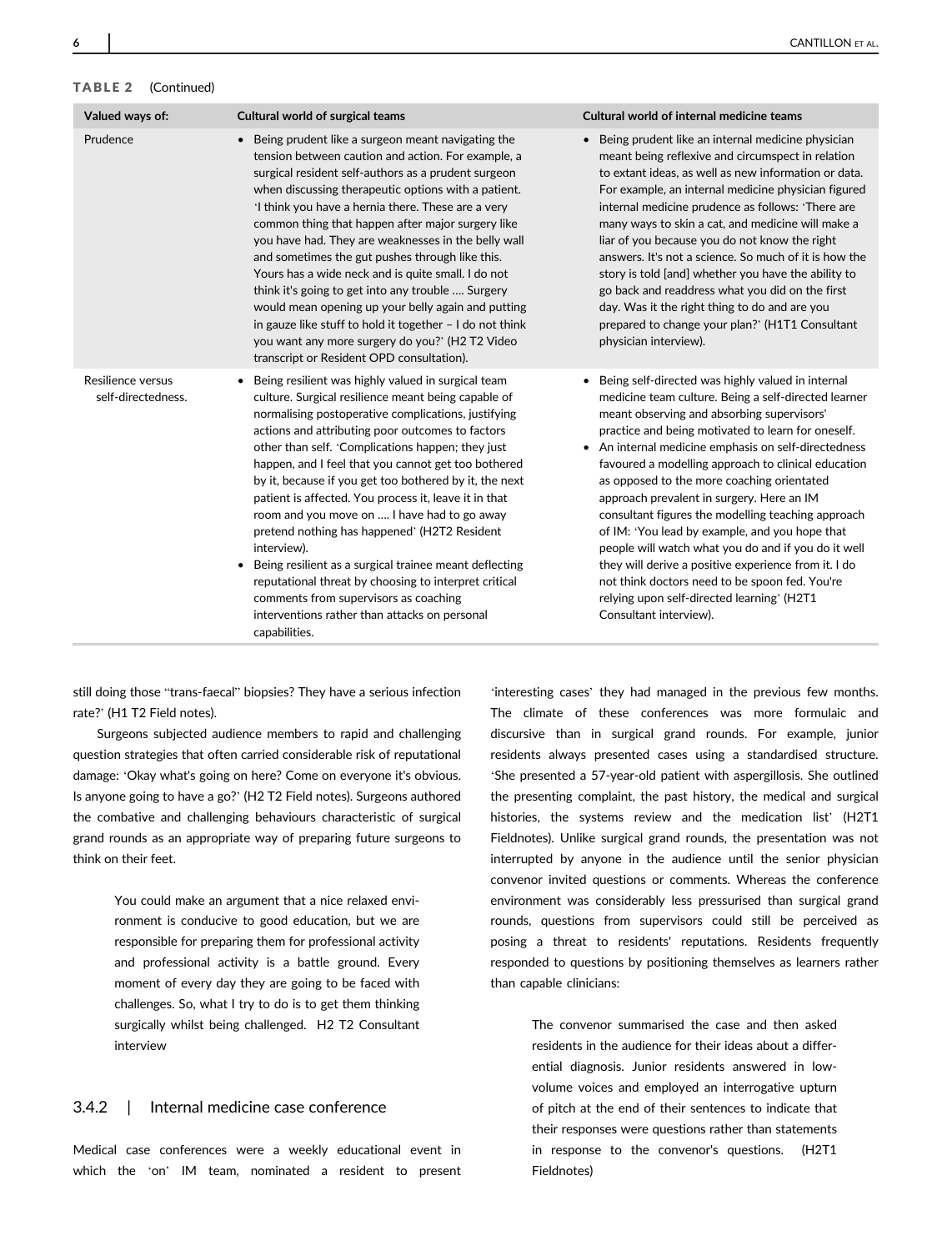Consultants and supervisors did most of the talking in IM case conferences sharing perspectives in back-and-forth exchanges while residents listened.

> The conversation jumped to and fro between the consultants who discussed the management of aspergillosis. They cited statistics and facts from sources of evidence and used experiential narratives to make their points. The junior doctors took a largely passive role as expert knowledge was talked into the space over their heads by consultants engaging in a game of evidential pinball. (H2T1 Fieldnotes)

Senior clinicians positioned themselves as knowledgeable and clear sighted users of evidence, employing language that appeared to marginalise the messiness and complexity of the medical practice that we had observed in both hospitals.

# 3.5 | Informal identity work in teacher–learner interactions

Learners and supervisors used 'set piece' performances to figure their practices and author their identities. Surgical set pieces were performances of surgical craft in theatre whereas in IM, the typical 'set piece' performance was a case presentation.

#### 3.5.1 | Learning in theatre

You wouldn't really be thinking right as a surgeon if you didn't jump at the opportunity to spend more time in theatre. It's much better than ward rounds and outpatients. Any registrar worth his salt would want to spend more time in here. (H1 T2 resident interview)

Figuring oneself as a surgeon and becoming accepted meant mastering surgical craft in theatre.

> It's pressurised when you first meet a new consultant, because you could do something stupid, like you may not be able to cut a stitch because the scissors are blunt …. There's a big gulf between talking the talk and walking the walk, so there's usually a lot of anxiety going to a new job to demonstrate that you are already able to do something. (H1 T2 resident interview)

To practise their craft, trainees needed to present themselves as surgically capable under the gaze of the supervisor.

> It's exactly like an old fashioned apprentice and master kind of thing. There are set pieces that you are expected to be able to do before you can move on. In

the first instance they will watch you do something simple, like tie a knot, hold an instrument. That kind of stuff would tip them off as to whether you are technically proficient. As an assistant anticipating the next move, you know, focusing the camera correctly, showing them you are interested, focused on the operation, if you understand what the next step is. These are all hints. (H1 T2 Resident interview)

Surgical teachers typically used both verbal and physical means of communication to author themselves as coaches. Their talk indicated what trainees should do, see, and be careful about.

> Can you see the vessels there? Now I want to keep that one because it's important, but that one we can zap. I think it's important because I think it looks after this bit of the gut that were going to keep, so we need to be careful of that. I don't care about bleeding from the mucosa, I care about bleeding from the mesentery. (H1 T2 Fieldnote)

In addition to providing verbal and physical guidance, surgeons authored a cultural imperative to keep moving on. This meant that surgical trainees had to practise their skills under considerable time pressure. 'Come on, cut cut cut, let's get on with it' (H1 T2 Field note).

Unlike internists, surgeons gave regular feedback. During surgical procedures, this feedback was often direct and unambiguous. 'He is very hard on the criticism, but it is all constructive while you are operating' (H2 T2 Resident interview). Surgical teachers also communicated implicit feedback by, for example, taking over control of a procedure from a resident.

> I don't explicitly say anything when I'm taking over. But what a surgical trainee will understand by that, is that we've come to an area where I'm not happy for him to proceed directly himself. I'm not entirely happy with his understanding of the basis of what we are doing and therefore I'll take over. It's unsaid, but that's always the way it's been in surgical training. (H2T2 C interview)

Becoming a surgeon in theatre was about recognising and reproducing the practices of surgical supervisors, while authoring oneself as a surgeon and learning to talk knowledgeably in expected ways:

> I have to admit I saw Mr X's' way of putting in the umbilical port, I did not particularly like it, but I do not actually know any other way. I've seen other people do different ways that look a lot simpler. But while I work with X I'll do it his way …. Everybody says to you 'while you are working for me I want you to do it this way'. When you come to your own appointment, you pick up the bits that you liked from everybody, you do it your way. (H1 T2 Resident Interview)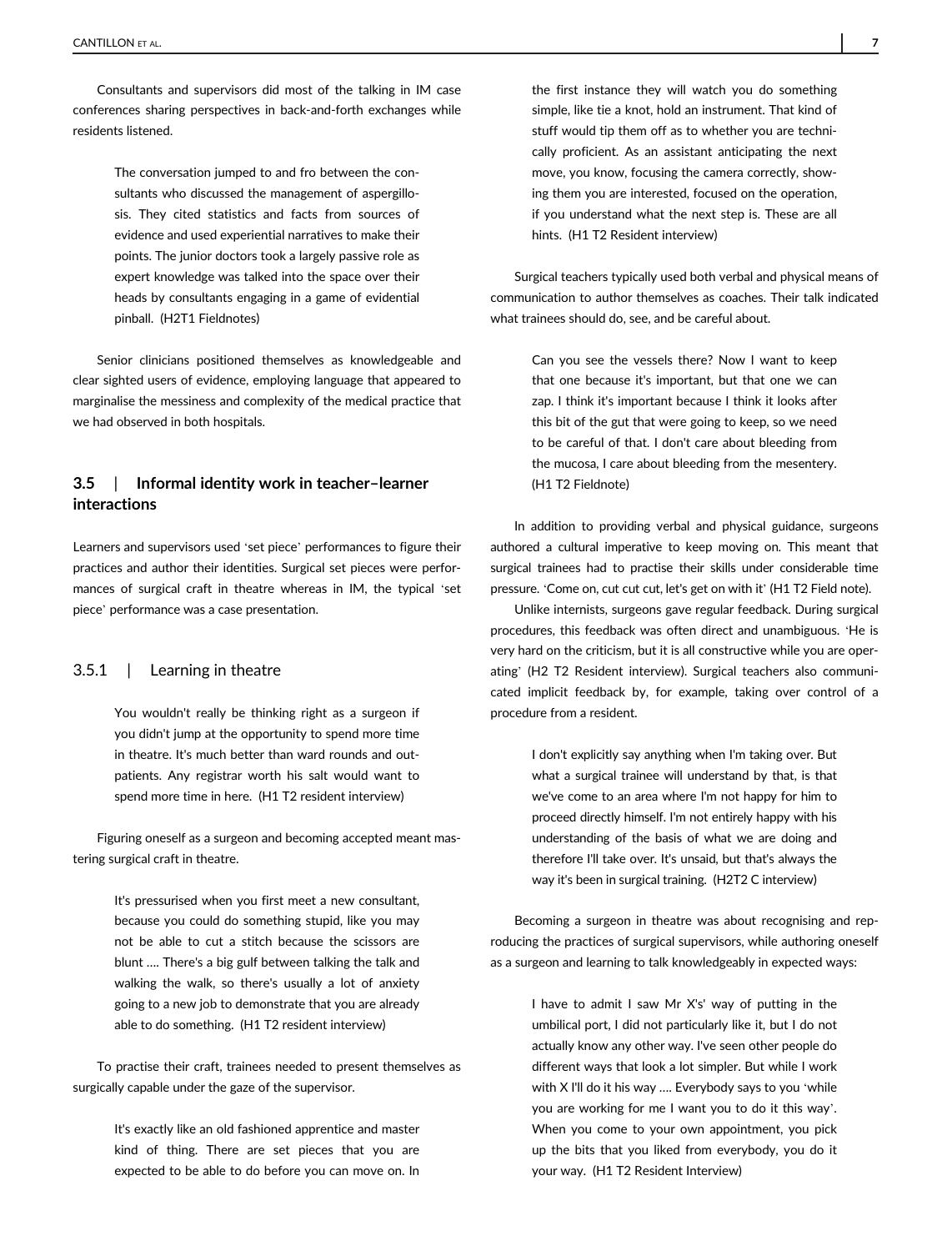#### 3.5.2 | Case presentation in internal medicine

Case presentation provided a critical opportunity to self-author as a capable physician in IM teams.

> You just want to give the salient points to the consultant and see that he is happy to go along with the plan …. He doesn't need the full story. All he needs is a couple of bullet points and what we are doing. We're just selling him the story. …. If I'm presenting the story to the consultant, I think I'm looking to see does he agree with me. Has he any more to add? I'm not looking for validation or a pat on the back. (H2 T1 Resident Interview)

IM trainees figured themselves as physicians by comparing salient details that they chose to emphasise in their case presentation to those selected by their consultant supervisors:

> If you admit someone and then you go through it with the consultant, and if they pick up on things that you missed, it's a really good learning experience, and if they picked out the same things, it's really satisfying that you think that you've done it properly. (T1 H1 Junior resident interview)

Senior team members listened for coherence and the inclusion of detail that allowed them to make sense of cases in junior doctors' case presentations:

> I have listened to poor referrals. I think 'Would you get to the point; what is the real issue here?' You don't want to start off with 'This man, he had a double by-pass, he had a heart attack, and he is on Furosemide'. You want to say 'He's got chest pain' and then I'm thinking 'Is he a high risk or a low risk patient?' Your wheels are turning, and when you hear he has had a by-pass you think 'Well ok, how is his ecg?' Whereas if you don't really know what the problem is and you are hearing the other information first, you can't, follow it. You need to see how they arrived at the impression. Once you can see how they arrived at their conclusion, it is usually fine. (T1 H2 resident interview)

Thus, case presentation in IM was about self-authoring as capable of identifying salient detail, anticipating questions in listeners' minds and assembling a coherent abstract representation of the patient's presentation which made clear the rationale for conclusions or actions.

Rather than coach learners' thinking, internal medicine supervisors often sought to interactively align residents' case presentation to their own thinking and habits.

| Resident:   | She's a 56-year-old lady.                                            |
|-------------|----------------------------------------------------------------------|
| Consultant: | (Interrupts). Is she a new patient?                                  |
| Resident:   | She is new-ish. She was last seen in 2010.                           |
| Consultant: | She's a re-referral then? Is it asthma then? Has she ever<br>smoked? |
| Resident:   | She has smoked. She had non-Hodgkin's T-Cell lymphoma                |
|             | in 2000 treated with CHOP and radiation                              |
| Consultant: | (Interrupts). To where, her chest?                                   |
| Resident:   | Chest yeah. Her CT in 2014 showed some upper lobe                    |
|             | changes that they thought were associated with radiation             |
|             | therapy, but in her most recent chest x-ray they do not              |
|             | appear to be any apical changes. She feels her symptoms              |
|             | started after she got radiation treatment. H1 T1 Video               |
|             | transcript, resident case presentation in OPD                        |
|             |                                                                      |

Teachers in internal medicine positioned themselves as models more than as coaches during informal interactions with learners, for example, by giving verbal demonstrations (cognitive broadcasts) of their thinking for their trainees. By articulating what they could see and were thinking, they modelled the practice of internal medicine:

> You just think out loud about something; you show your way of reasoning … It's so much more interesting than just reading a book and following procedure. I think that hearing how someone is reasoning is very interesting. (H1 T1 Consultant interview)

Consultant monologues were the predominant form of teaching in internal medicine teams:

> The consultant asks to see the patient's chest x-ray. When the x-ray appears on the screen, he talks about what he sees. He says that he thinks that there are bilateral pleural effusions on the chest x-ray because there is loss of the normal diaphragmatic shadow and yet the left heart border is clearly visible. He then checks that his team understands the tasks that need to be carried out. (H1 T1 Field note)

#### 4 | DISCUSSION

Our principal finding was that the specialty-specific practices of surgery and IM determined what was taught, how it was taught and what was learned. The roles of clinical teacher and learner were particular to each specialty and culturally anchored. $31$  Teachers and learners negotiated their identities within cultural worlds characterised by specialty-specific ways of knowing, talking and being.

These observations align strongly with current descriptions of workplace learning where identity formation is characterised as a negotiation between learners' engagement with the affordances of the workplace, and its demands of them. $46-48$  Our work suggests that clinical teams should be conceptualised as cultural worlds in which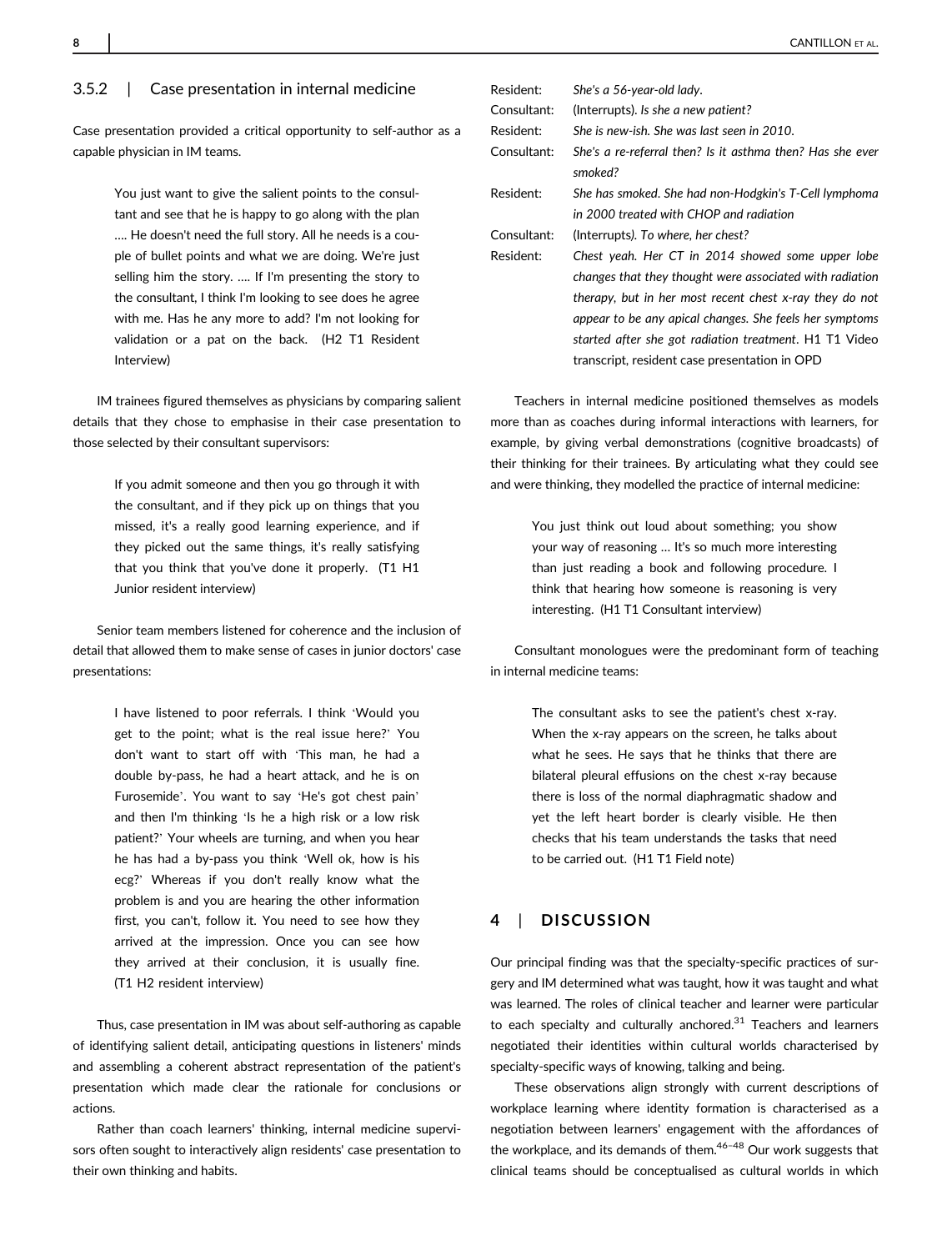agency is negotiated dialectically in relation to the socio-historic norms and expectations of the team as well as the parent specialties.<sup>49</sup> Learning in specialty-specific cultural worlds not only limits learners' agency but promotes the reproduction of culturally sanctioned practices and dispositions. $13,50$  Becoming a surgeon or an internist is therefore situated in a contested space between the demands of workplace contexts, specialty cultures and the aptitudes and aspirations of individual learners.<sup>48</sup> Contextual threats to learner centredness and the perpetuation of dominant culturally scripted teaching practices and identities represent important challenges for faculty developers who wish to address the deficiencies of clinical education. There is good evidence, for example, that learners who can exercise agency to harness the available dialogue and practices in working or learning contexts can greatly enhance their learning experiences.<sup>51</sup> Our work suggests that the solutions to the acknowledged problems of clinical education need to be founded on well informed constructions of the particular discourses that apply in specialtyspecific cultural worlds.

Becoming a specialist represents a form of identity work shaped by participation in clinical teams and the alignment of self with the historical values, practices and traditions of a particular discipline.  $32,34$ Identity work describes how individuals create, claim, discard and negotiate social and role identities in relation to others in social contexts.<sup>52</sup> In this study, we found that learners in formal and informal clinical learning contexts used strategies of narrative positioning and self-authoring to discursively make identity claims as surgeons and IM physicians. They did so in relation to discipline specific cultural backdrops of valued ways of knowing, talking and so forth that were embedded in the everyday working practices of internal medicine physicians and surgeons. Explorations of clinical education have highlighted the centrality of work in defining the curriculum of clinical education in PGME.<sup>2,53</sup> Given that it is work that defines what is learned and how it is learned, Morris and Swanwick<sup>2</sup> suggest that clinical supervisors should select and structure meaningful work opportunities for trainees, articulate key features of the workplace hidden curriculum and provide working and learning environments that enable belonging.<sup>2,53</sup> This study and our previous work<sup>19</sup> suggest that these clinical supervisor roles were for the most part not actualised in the service driven clinical workplaces we observed. These deficiencies could be addressed through faculty development, but only if faculty developers are prepared to acknowledge the cultural specificity of how clinical education is enacted in different specialties and the particularities of the cultural worlds where teaching, learning and working occur.

#### 4.1 | Recommendations for faculty development

Given the profoundly situated nature of the curriculum of the workplace, and the particularities of teaching and learning in different specialties, faculty developers could greatly enhance their effectiveness by shifting emphasis from attempts to 'improve' clinical education using solutions derived from educational orthodoxy, toward

facilitating change founded on contextual understandings. To achieve this, faculty developers need to work with clinical teachers, (using action research approaches for example), to observe and make sense of the workplace settings and teaching practices that they hope to change. Faculty developers should collaborate with clinicians to develop contextual curriculums that are customised for the politics and realities of the places where clinicians work.<sup>54</sup> Video reflexive ethnography, (VRE) has been shown to be a very effective approach in helping clinicians to appreciate cultural, taken for granted aspects of context and practice.<sup>55</sup> Technologies such as VRE could be used to resource participatory action research designs whereby clinicians collaborate directly in building understanding of workplace contexts and therefore solutions to the educational problems that pertain there.

#### 4.2 | Limitations

Although these findings could help design faculty development programs that are better suited to the realpolitik of workplace education, there are some limitations to their applicability. Whereas this study was strengthened by gathering data from two clinical teams in each of two separate teaching hospitals, features such as team structure, hierarchy and training curriculums were particular to one country. To increase the transferability of the findings, we used Figured Worlds as a strong analytical framework and treated the sites where we conducted the research and the specialties of surgery and IM as instances of clinical workplace learning. Transferability was assured, further, by the composition of the research team. The authors come from three different countries, the Netherlands, Ireland and the United Kingdom; they are all experienced in international medical education; and the team includes an IM physician, a psychologist and a general practitioner, whose specialty training was very different from either surgery or IM. Nonetheless, given the importance of understanding the work, workplaces and the contextual curriculums that shape clinical education, we recommend further research in other countries and different specialties. In keeping with the traditions of social anthropology, a single observer undertook the field work in this study. To minimise bias he kept a reflexive diary and corroborated his observations using 'on the hoof' informal interviews with participants and formal exit interviews at the end of each observation period. The single observer effect was further mitigated by close cooperation, enriched by the different perspectives of the three researchers.

# 5 | CONCLUSIONS

In clinical education, teacher and learner identity and the associated practices of teaching and learning are all shaped by, and contingent on, the sociocultural contexts in which clinical learning is situated. Participation in social structures such as specialty-specific clinical teams, informs not only what is learned, but how it is learned. Clinical education is not, as it is sometime portrayed, a linear process of acquiring knowledge, but is instead a complex process of becoming, through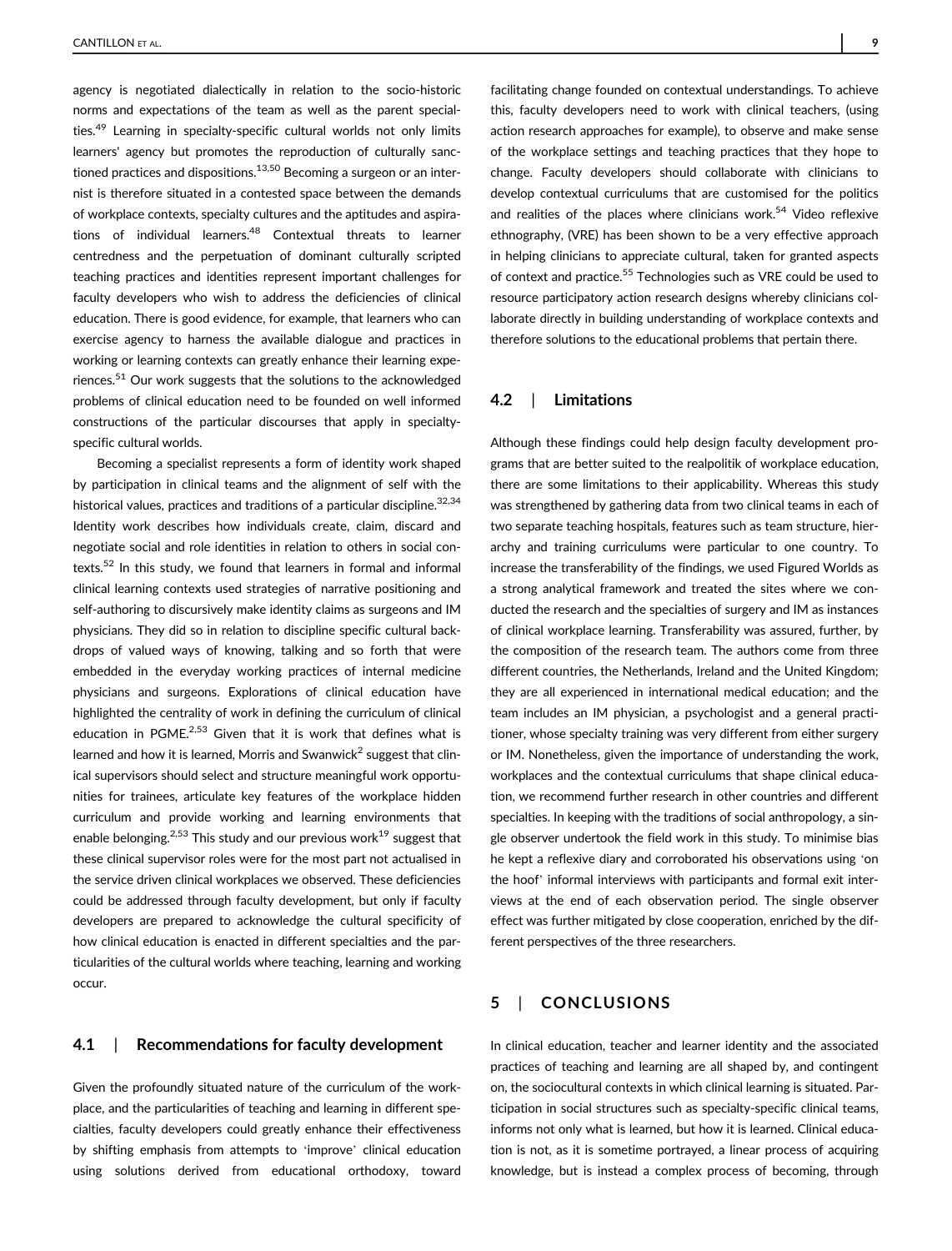mutual engagement in situationally specific curriculums of the workplace.<sup>53</sup> Our work suggests that faculty development should move away from its current focus on expert led credentialing approaches to 'fix' clinical education and consider instead a more facilitative approach, founded on constructing shared understandings of workplace curriculums with the people who work there, the clinicians.

#### ACKNOWLEDGEMENTS

The authors would like to thank all of the clinicians who consented to participate in this research.

#### CONFLICT OF INTERESTS

All authors have no competing interests in this research.

#### ETHICS STATEMENT

Ethical approval was received from the Irish health services executive research ethics committees of both participating hospitals, that is, Galway University Hospital and Limerick University Hospital. The research ethics approval references were C.A. 1150 and 062/16 respectively. Preservation of anonymity and removal of any data that might identify participants, patients or people accidentally appearing in images were important issues in this ethnographic study. The research ethics committees in both cases were satisfied that the strategies employed to preserve anonymity were sufficient in this study.

#### AUTHOR CONTRIBUTIONS

Peter Cantillon conceived and designed the study and carried out data collection, analysis and interpretation. He was primarily responsible for drafting the paper. He has approved the final version of this paper and is accountable for all aspects of the work. Willem de Grave participated in discussions of the conception and design of this study, reviewed raw data as these were collected, contributed to data analysis and interpretation and participated at all stages of the drafting process. He has given final approval for the version to be published and has agreed to be accountable for all aspects of the work. Tim Dornan contributed substantially to the conception and design of the work, reviewed raw data as these were collected, contributed to the data analysis and interpretation and was very actively involved at all stages of the drafting process. He approved the final version to be published this paper and has agreed to be accountable for all aspects of the work.

#### ORCID

Peter Cantillon D <https://orcid.org/0000-0003-3776-9537> Tim Dornan D<https://orcid.org/0000-0001-7830-0183>

#### REFERENCES

1. Holmboe ES, Sherbino J, Englander R, Snell L, Frank JR. A call to action: the controversy of and rationale for competency-based medical education. Med Teach. 2017;39(6):574-581. doi:[10.1080/0142159X.2017.](info:doi/10.1080/0142159X.2017.1315067) [1315067](info:doi/10.1080/0142159X.2017.1315067)

- 2. Morris C, Swanwick T. From the workshop to the workplace: relocating faculty development in postgraduate medical education. Med Teach. 2018;40(6):622-626. doi:[10.1080/0142159X.2018.1444269](info:doi/10.1080/0142159X.2018.1444269)
- 3. Boyd VA, Whitehead CR, Thille P, Ginsburg S, Brydges R, Kuper A. Competency-based medical education: the discourse of infallibility. Med Educ. 2018;52(1):45-57. doi[:10.1111/medu.13467](info:doi/10.1111/medu.13467)
- 4. Teunissen PW, Watling CJ, Schrewe B, et al. Contextual competence: how residents develop competent performance in new settings. Med Educ. 2021;55(9):1100-1109. doi:[10.1111/medu.14517](info:doi/10.1111/medu.14517)
- 5. Alexandraki I, Rosasco RE, Mooradian AD. An evaluation of faculty development programs for clinician-educators: a scoping review. Acad Med. 2021;96(4):599-606. doi:[10.1097/ACM.0000000000003813](info:doi/10.1097/ACM.0000000000003813)
- 6. Graham J, Dornan T. Power in clinical teachers' discourses of a curriculum-in-action. Critical discourse analysis. Adv Health Sci Educ Theory Pract. 2013;18(5):975-985. doi:[10.1007/s10459-012-9437-1](info:doi/10.1007/s10459-012-9437-1)
- 7. Hafler JP, Ownby AR, Thompson BM, et al. Decoding the learning environment of medical education: a hidden curriculum perspective for faculty development. Acad Med. 2011;86(4):440-444. doi: [10.1097/ACM.0b013e31820df8e2](info:doi/10.1097/ACM.0b013e31820df8e2)
- 8. Ng SL, Baker LR, Leslie K. Re-positioning faculty development as knowledge mobilization for health professions education. Perspect Med Educ. 2017;6(4):273-276. doi[:10.1007/s40037-](info:doi/10.1007/s40037-017-0362-0) [017-0362-0](info:doi/10.1007/s40037-017-0362-0)
- 9. Steinert Y, McLeod PJ, Boillat M, Meterissian S, Elizov M, Macdonald ME. Faculty development: a "field of dreams"? Med Educ. 2009;43(1):42-49. doi:[10.1111/j.1365-2923.2008.03246.x](info:doi/10.1111/j.1365-2923.2008.03246.x)
- 10. Lewis LD, Steinert Y. How culture is understood in faculty development in the health professions: a scoping review. Acad Med. 2020; 95(2):310-319. doi:[10.1097/ACM.0000000000003024](info:doi/10.1097/ACM.0000000000003024)
- 11. Steinert Y, O'Sullivan PS, Irby DM. Strengthening teachers' professional identities through faculty development. Acad Med. 2019;94(7): 963-968. doi:[10.1097/ACM.0000000000002695](info:doi/10.1097/ACM.0000000000002695)
- 12. Spencer J. Faculty development research: State-of-the-art and future trends. In: Steinert Y, ed. Faculty development in the health professions. 1st ed. Springer; 2014:353-374.
- 13. Kilbertus F, Ajjawi R, Archibald DB. "You're not trying to save somebody from death": Learning as "becoming" in palliative care. Acad Med. 2018;93(6):929-936. doi[:10.1097/ACM.0000000000001994](info:doi/10.1097/ACM.0000000000001994)
- 14. Hager P. Theories of workplace learning. Malloch M, Cairns L, Evans K, O'Connor BN, eds. Sage handb work learn. 2011:17–31. Accessed June 8, 2013. [http://scholar.google.com/scholar?hl](http://scholar.google.com/scholar?hl=en&btnG=Search&q=intitle:theories+of+workplace+learning#0)=en& btnG=Search&q=[intitle:theories](http://scholar.google.com/scholar?hl=en&btnG=Search&q=intitle:theories+of+workplace+learning#0)+of+workplace+learning#0
- 15. Dornan T, Pearson E, Carson P, Helmich E, Bundy C. Emotions and identity in the figured world of becoming a doctor. Med Educ. 2015; 49(2):174-185. doi:[10.1111/medu.12587](info:doi/10.1111/medu.12587)
- 16. Bennett D, Solomon Y, Bergin C, Horgan M, Dornan T. Possibility and agency in figured worlds: becoming a 'good doctor'. Med Educ. 2017; 51(3):248-257. doi:[10.1111/medu.13220](info:doi/10.1111/medu.13220)
- 17. Patel P, Martimianakis MA, Zilbert N, et al. Fake it 'til you make it: pressures to measure up in surgical training. Acad Med. 2018;93(5): 769-774. doi:[10.1097/ACM.0000000000002113](info:doi/10.1097/ACM.0000000000002113)
- 18. Brown J, Reid H, Dornan T, Nestel D. Becoming a clinician: trainee identity formation within the general practice supervisory relationship. Med Educ. 2020;54(11):993-1005. doi: [10.1111/medu.14203](info:doi/10.1111/medu.14203)
- 19. Cantillon P, De Grave W, Dornan T. Uncovering the ecology of clinical education: a dramaturgical study of informal learning in clinical teams. Adv Heal Sci Educ. 2021;26(2):417-435. doi: [10.1007/s10459-020-09993-8](info:doi/10.1007/s10459-020-09993-8)
- 20. Hoffman KG, Donaldson JF. Contextual tensions of the clinical environment and their influence on teaching and learning. Med Educ. 2004;38(4):448-454. doi:[10.1046/j.1365-2923.2004.01799.x](info:doi/10.1046/j.1365-2923.2004.01799.x)
- 21. Monrouxe LV, Rees CE, Bradley P. The construction of patients' involvement in hospital bedside teaching encounters. Qual Health Res. 2009;19(7):918-930. doi[:10.1177/1049732309338583](info:doi/10.1177/1049732309338583)